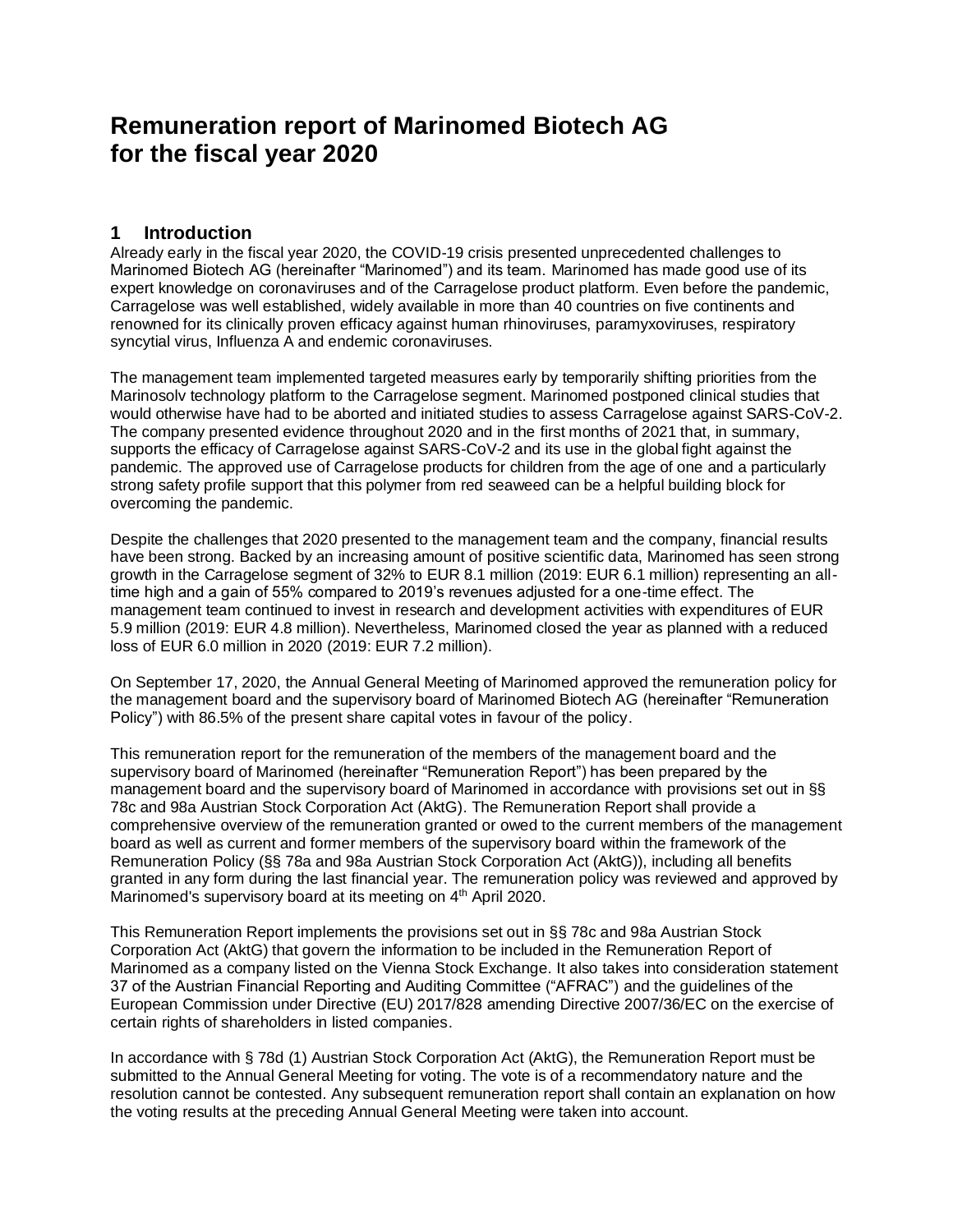## **2 Management board remuneration**

#### 2.1 Remuneration principles

Marinomed has implemented a Remuneration Policy that is focused on the long-term goals of generating intellectual property (hereinafter "IP"), translating such IP into relevant products and subsequently commercialising these products. When deciding on the total remuneration of the management board members, the supervisory board must ensure that this remuneration is commensurate with the tasks and performance of the individual management board members, the company situation and customary remuneration, and that long-term incentives for sustainable corporate development are taken into account.

According to the Remuneration Policy the remuneration consists of the following elements:

- Non-performance-related fixed remuneration components;
- Variable remuneration components; and
- Long-term incentive through the stock option plan.

The fixed remuneration components comprise the base salary, benefits in kind and fringe benefits, but does not include pension expenses. The variable remuneration comprises quantitative and qualitative targets and is capped at 50% of the fixed remuneration. Furthermore, the members of the management board participate in a stock-option plan.

#### 2.2 Remuneration for the financial year 2020

The supervisory board set the targets for variable remuneration in its first meeting in February 2020. The variable remuneration is based on strategic, scientific, operational and financial targets. At that point in time, it was not possible to foresee the course of the financial year, in particular not the considerable changes caused by the coronavirus pandemic. However, in light of the shareholder value perspective, the goals were not adjusted.

Initially, the company's priority for 2020 was the search for a commercial partner for the flagship product of the Marinosolv platform, Budesolv, and concluding a licensing agreement, respectively. This goal was not achieved, due to shifting the priority towards combatting the coronavirus pandemic starting in March 2020. Additional priorities were related to clinical studies for the second product Tacrosolv and for the medical devices of the Carragelose platform. In addition, the commercial development of the Carragelose platform and other medium- and long-term initiatives were taken into account. This also included revenue targets and the refinancing of the property. The current standing of the company requires the management board members to balance Marinomed's various goals at all times. As a result, there was no emphasis on strategic, scientific or financial goals and the performance evaluation of the management board members was based on all of these parameters.

The company has implemented an employee stock option plan for the benefit of members of the management board and other employees (the "employee stock option plan", ESOP): This programme was approved by the Extraordinary General Meeting held on November 15, 2018 and by resolution of the supervisory board dated November 15, 2018. The effectiveness of the ESOP was conditional upon commencement of trading of the shares on the Vienna Stock Exchange.

The total volume of the stock option plan amounts to up to 43,694 stock options entitling holders to subscribe for a total of up to 43,694 shares, under which up to 21,847 stock options may be granted to members of the management board and up to 21,847 stock options may be granted to other employees of the company. The first trading day of the shares on the Vienna Stock Exchange was February 1, 2019 (the "ESOP grant date"). Once trading commenced, the options for the management board were issued to the three members.

Stock options may be exercised only to the extent that they have actually accrued (vested) to the relevant beneficiary. Stock options vest over a period of four years following the ESOP grant date, with 25% of the stock options vesting after 12 months from the ESOP grant date and thereafter 6.25% of the stock options vesting every three months over the following twelve quarters. Therefore, 43.75% of the issued options had vested as of December 31, 2020.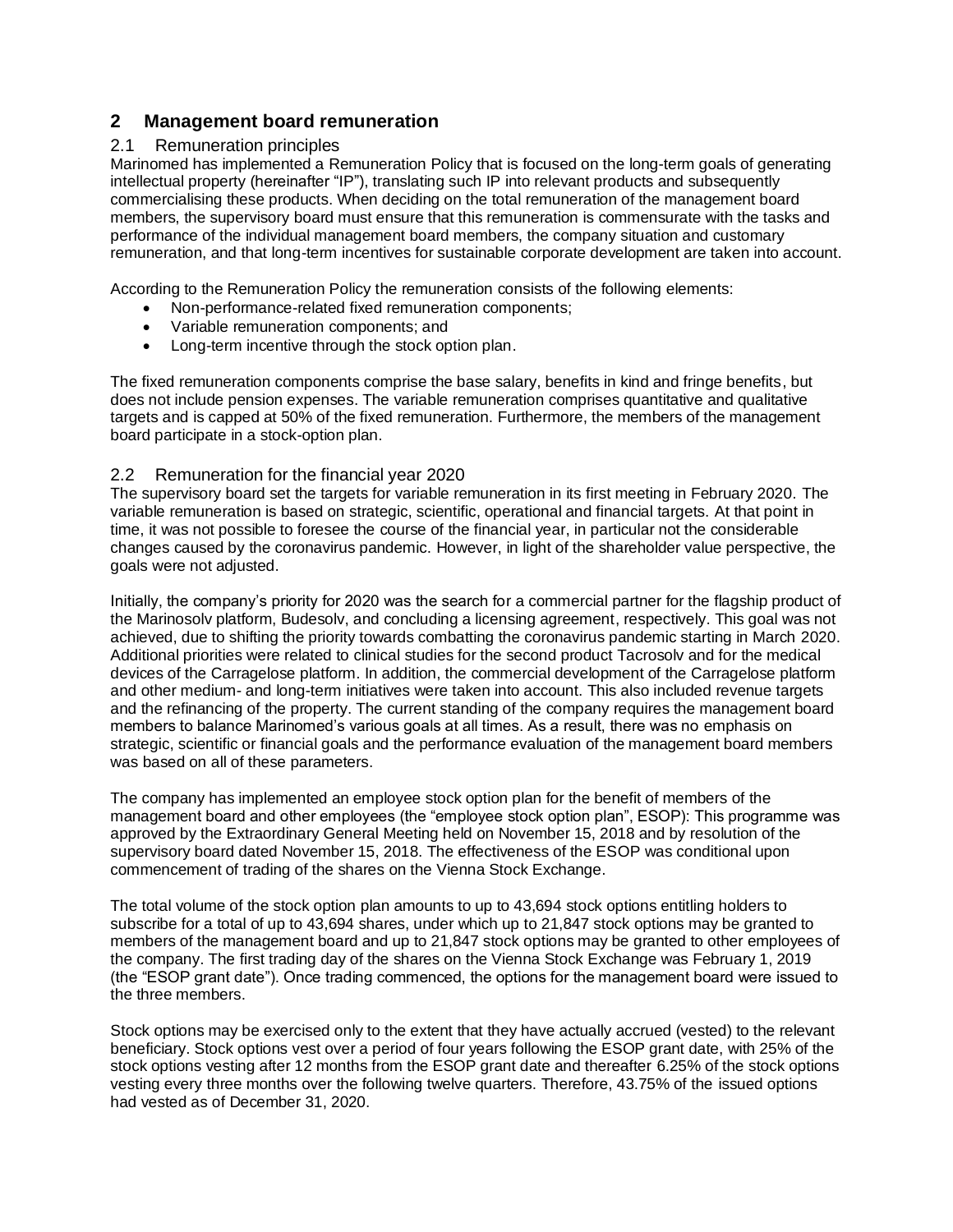Stock options entitle the respective beneficiary to acquire shares from the company, whereas each vested stock option entitles the holder to acquire one share at a fixed exercise price, which corresponds to the offer price of EUR 75.00. Granted stock options expire after six years after the ESOP grant date and may be exercised only during fixed ten-day exercise periods and starting at the beginning of the sixth trading day following the publication of the annual financial statements or the quarterly report for the first, second and third quarters of the company's financial year.

The right to exercise stock options is conditional, among other factors, upon an increase in the company's share price — after vesting and before exercise of the stock options — of at least 2.5% per quarter compared to the offer price.

The stock option plan contains customary "good leaver/bad leaver" provisions under which a good leaver remains entitled to vested options with the non-vested options lapsing and vested options to be exercised within the next possible exercise period. A bad leaver loses all options, whether vested or not.

In financial year 2020, the total expenses for salaries and short-term employee benefits for the members of the management board excluding expenses for social security and payroll related taxes ran to an aggregate amount of kEUR 1,002 (2019: kEUR 1,314). The management board members were granted the following number of options: Andreas Grassauer 6,816 (thereof 80 exercised equity-settled in 2020); Eva Prieschl-Grassauer 6,816 (80 equity-settled); Pascal Schmidt 8,215 (250 equity-settled).

In the event that a member of the management board is dismissed for a cause that does not fall within the scope of Section 27 of the Austrian Employees Act, the respective management service agreement provides for compensation amounting to up to two annual salaries.

In order to provide shareholders with a comprehensible overview of the total remuneration of the members of the management board in line with the requirements of § 78c Austrian Stock Corporation Act (AktG), the total remuneration of the members of the management board is presented in a table based on the presentation format proposed by AFRAC:

| All amounts in <b>kEUR</b>              | Andreas Grassauer<br>Chairman and<br><b>Chief Executive</b><br>Officer |       | Eva Prieschl-<br>Grassauer<br>Vice Chairwoman and<br><b>Chief Scientific Officer</b> |       | Pascal Schmidt<br><b>Chief</b><br><b>Financial Officer</b> |       | Total    |         |
|-----------------------------------------|------------------------------------------------------------------------|-------|--------------------------------------------------------------------------------------|-------|------------------------------------------------------------|-------|----------|---------|
|                                         |                                                                        |       |                                                                                      |       |                                                            |       |          |         |
|                                         |                                                                        |       |                                                                                      |       |                                                            |       |          |         |
|                                         | 2020                                                                   | 2019  | 2020                                                                                 | 2019  | 2020                                                       | 2019  | 2020     | 2019    |
| Expenses for                            | 200.0                                                                  | 200.0 | 208.6                                                                                | 208.6 | 212.0                                                      | 212.0 | 620.6    | 620.6   |
| fixed remuneration                      |                                                                        |       |                                                                                      |       |                                                            |       |          |         |
| Fixed remuneration paid                 | 200.0                                                                  | 200.0 | 208.6                                                                                | 208.6 | 212.0                                                      | 212.0 | 620.6    | 620.6   |
| Expenses for variable                   | 79.5                                                                   | 170.0 | 79.5                                                                                 | 170.0 | 79.5                                                       | 130.0 | 238.5    | 470.0   |
| remuneration                            |                                                                        |       |                                                                                      |       |                                                            |       |          |         |
| Variable remuneration paid              | 100.0                                                                  | 70.0  | 100.0                                                                                | 70.0  | 100.0                                                      | 30.0  | 300.0    | 170.0   |
| Of which:                               |                                                                        |       |                                                                                      |       |                                                            |       |          |         |
| <b>IPO</b> bonus                        |                                                                        | 70.0  | ٠                                                                                    | 70.0  | $\blacksquare$                                             | 30.0  | 0.0      | 170.0   |
| <b>Bonus 2019</b>                       | 100.0                                                                  |       | 100.0                                                                                |       | 100.0                                                      | ٠     | 300.0    |         |
| Expense for granted options             | 44.5                                                                   | 69.5  | 44.5                                                                                 | 69.5  | 53.6                                                       | 83.8  | 142.5    | 222.9   |
| Benefit from exercised stock<br>options | 3.5                                                                    |       | 3.5                                                                                  |       | 11.0                                                       |       | 18.0     |         |
| <b>Total remuneration</b>               | 324.0                                                                  | 439.5 | 332.6                                                                                | 448.2 | 345.1                                                      | 425.8 | 1,001.6  | 1,313.5 |
| expense                                 |                                                                        |       |                                                                                      |       |                                                            |       |          |         |
| Change of total                         | $-26.3%$                                                               |       | $-25.8%$                                                                             |       | $-19.0%$                                                   |       | $-23.7%$ |         |
| remuneration in percent                 |                                                                        |       |                                                                                      |       |                                                            |       |          |         |
| Change of average                       |                                                                        |       |                                                                                      |       |                                                            |       | $-13.0%$ |         |
| remuneration of other                   |                                                                        |       |                                                                                      |       |                                                            |       |          |         |
| employees                               |                                                                        |       |                                                                                      |       |                                                            |       |          |         |
| Total shareholder return                |                                                                        |       |                                                                                      |       |                                                            |       | 16.7%    |         |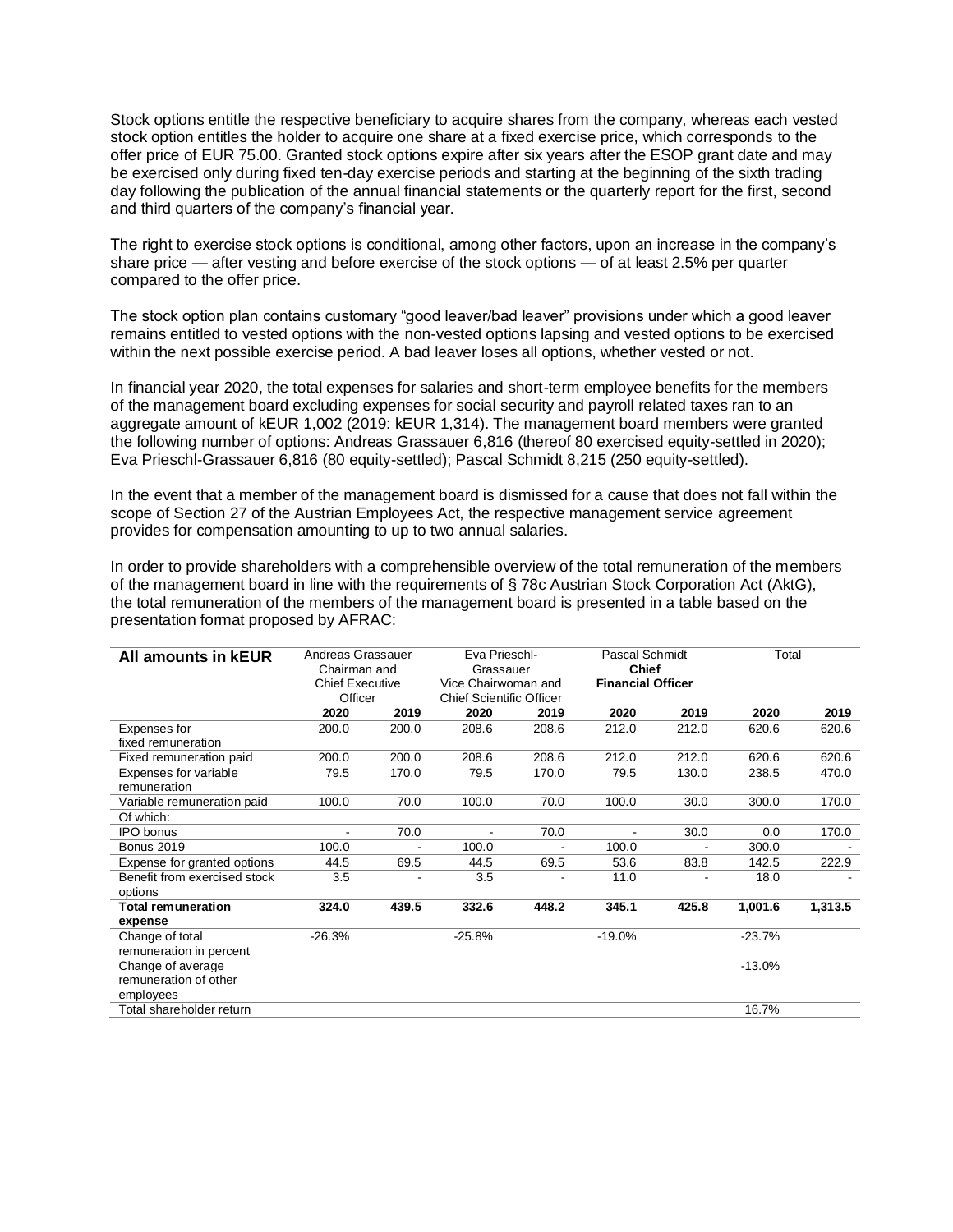## **3 Supervisory board remuneration**

#### 3.1 Remuneration principles

Marinomed's Remuneration Policy for the supervisory board shall ensure a remuneration for the members of the supervisory board that is commensurate with the tasks, responsibilities and the situation of the company. Its intention is to support a sustainable corporate strategy and a long-term development of Marinomed and to ensure the objectiveness and independence of the management board at the same time. The remuneration of the supervisory board consists of a fixed component, which is determined by the Annual General Meeting, and a meeting attendance fee. There is no long-term incentive component in the remuneration of the supervisory board.

As of December 31, 2020, the supervisory board of the company consisted of four members after Karl Lankmayr stepped down from his board seat at the end of October 2020. Therefore, the basic remuneration for Karl Lankmayr was granted on a pro rata basis for the duration of his service on the supervisory board.

In June 2019, the Annual General Meeting voted in favour of the proposed remuneration for the 2019 financial year and years thereafter. This grants a basic remuneration for the members elected by the Annual General Meeting as follows:

- (i) for the Chairman kEUR 50;
- (ii) for the Vice Chairwoman kEUR 20; and
- (iii) for any other member of the supervisory board kEUR 10.

In addition, there is an attendance fee of kEUR 2.5 per member and actually attended meeting.

#### 3.2 Remuneration for the financial year 2020

The aggregate remuneration of the members of the supervisory board amounted to kEUR 173 in 2020 (2019: TEUR 186).

To provide shareholders with a clear overview, the remuneration of the supervisory board members is detailed in the following table:

| all amounts in <b>kEUR</b>    | <b>Fixed</b><br>remuneration | Attendance fee | Reimbursed<br>expenses   | <b>Total</b> |
|-------------------------------|------------------------------|----------------|--------------------------|--------------|
| Simon Nebel                   | 50.0                         | 15.0           | 2.5                      | 67.5         |
| Chairman                      |                              |                |                          |              |
| Ute Lassnig                   | 20.0                         | 15.0           |                          | 35.0         |
| <b>Vice Chairwoman</b>        |                              |                |                          |              |
| Karl Lankmayr                 | 8.3                          | 12.5           | $\overline{\phantom{0}}$ | 20.8         |
| Member until October 31, 2020 |                              |                |                          |              |
| Gernot Hofer                  | 10.0                         | 15.0           |                          | 25.0         |
| Member                        |                              |                |                          |              |
| <b>Brigitte Ederer</b>        | 10.0                         | 15.0           | $\overline{\phantom{a}}$ | 25.0         |
| <b>Member</b>                 |                              |                |                          |              |

# **4 Directors' and Officers' liability insurance (D&O insurance)**

In 2019, Marinomed procured directors' and officers' liability insurance cover for its management and supervisory board members, its senior management at the expense of the company of kEUR 14 in 2020 (2019: kEUR 14). An appropriately sized deductible was agreed upon for the members of the supervisory board. The deductible agreed upon for the members of the management board is in line with the stipulations of the legal provisions of the Austrian Stock Corporation Act and the Austrian Corporate Governance Codex.